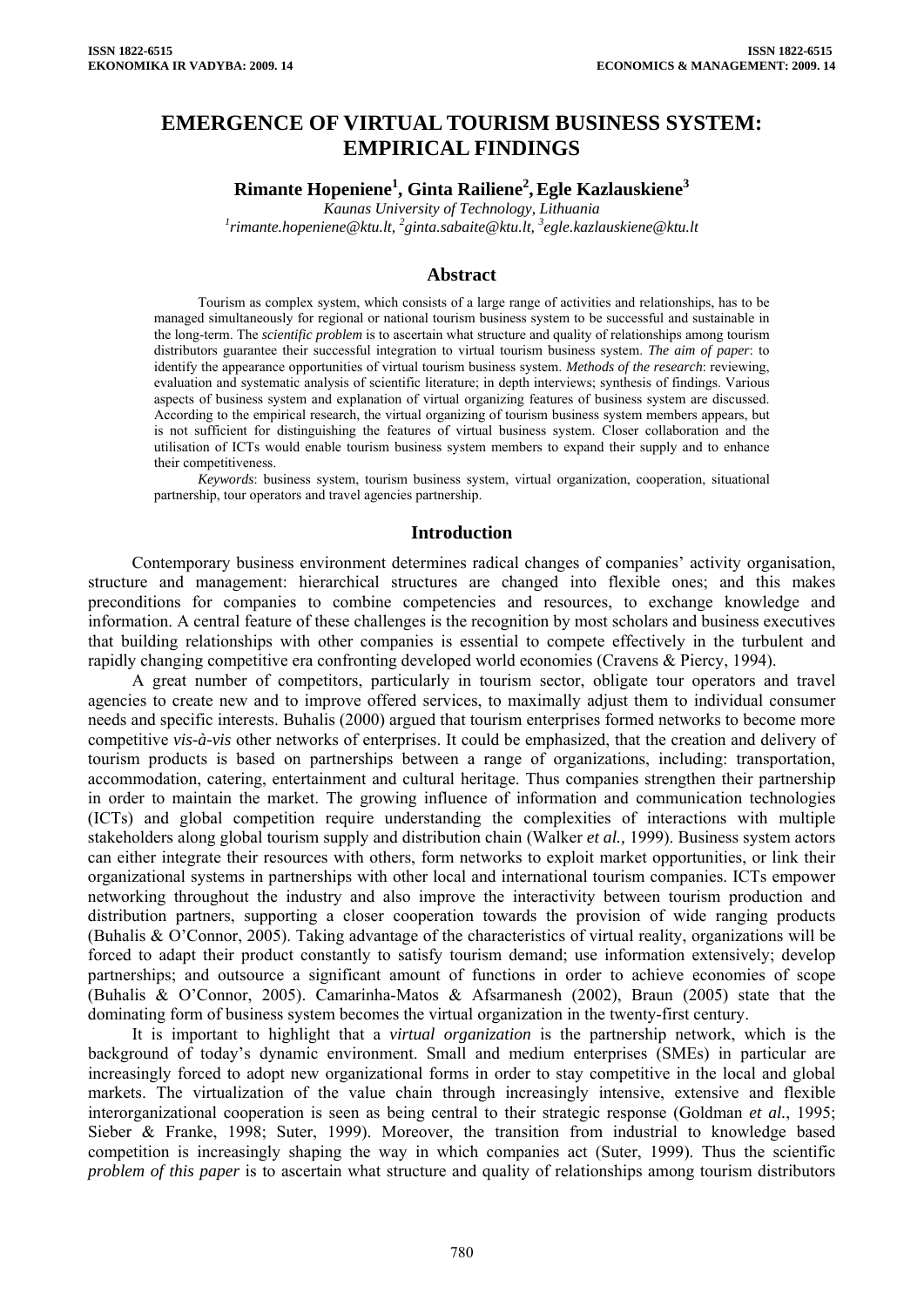guarantee their successful integration to virtual tourism business system. *The aim of paper*: to identify the appearance opportunities of virtual tourism business system. *Methods of the research* are as follows: reviewing, evaluation and systematic analysis of scientific literature; research employing in depth interviews with tourism industry experts; synthesis of findings from theoretical literature and empirical research. On the theoretical level this paper starts with a review and analysis of scientific literature on various aspects of business system and explanation of virtual organization as one of the business system's organizational forms. The survey of experts helps to identify the existing organizational form of the tourism business system in Lithuania.

# **The peculiarities of a virtual tourism business system**

Against dynamic environment, small and medium tourism enterprises are increasingly forced to adopt new organizational forms in order to stay competitive (Suter, 1999). The emergence of virtual business systems through increasingly intensive, extensive and flexible interorganizational cooperation is seen as the strategic response being central for small and medium tourism enterprises (Goldman *et al.*, 1995; Sieber, 1998, Suter, 1999).

Collaboration among autonomous and geographically disperse enterprises is a process that is clearly facilitated by the advances in computer networks and related technologies. A growing number of collaboration networks, including the virtual factory as agile manufacturing system (Jain *et al.*, 2001), virtual company (Goldman *et al.*, 1995), imaginary organization (Gummesson, 1999), entrepreneurial networks (Buhalis & Molinaroli, 2003), as well as other organizational forms, are emerging. All new organizational forms of business systems are possible because information and communication technologies have the capacity to modify the traditional time-space interaction.

The concept of the virtual organization as the business system's organizational form is still relatively new organizational and management paradigms. The virtual organization has been variously defined as "a temporary network or coalition of independent companies" (Black & Edwards, 2006; Dimitrakos *et al.*, 2004), "an opportunistic alliance of core competencies" [\(Goldman](http://www.emeraldinsight.com/Insight/ViewContentServlet;jsessionid=11A228796B1CFE1976F516AE1DBABB78?contentType=Article&Filename=Published/EmeraldFullTextArticle/Articles/0220270603.html#idb13#idb13) *et al.*, 1995), "an alliance of separate firms" (Shekhar, 2006) and so on. The concept of a virtual organization is explained from network structure position. According to Goldman *et al.* (1995), a virtual organization tends to be non-hierarchical and decentralised.

A set of common characterizing elements can be found in various definitions. Katzy (1998) argued that virtual organizations are frequently restructured, sustained to capture the value of a market opportunity and dissolved again to give way for the creation of a next virtual operation from the network of independent partners. The main reason for integration to a virtual organization is the core competencies, which are the most tangible, value-added activities that distinguish one company from its competitors and provide access to a variety of markets and opportunities. Jägers et al. (1998) noted that participants of a virtual organization are geographically dispersed and dependent on electronic communication (and ICTs infrastructure) for the coordination of their activities. It creates a unit where organization boundaries are blurred. The virtual organizational structure is enabled by an information infrastructure made up of continually improving information and communication technology. Many different information technologies can be integrated to form an information infrastructure that can support the management of virtual organizations (Sieber, 1998). Different authors and researchers have identified and described various characteristics of virtual organization on the ground of two views: (1) institutional view (network of legally independent units, geographical dispersion, flat hierarchies, blurred boundaries/boundary crossing, less formal relations, shared risks, resources, knowledge, information technology, based on trust) and (2) functional view (learning and adaptive orientation, value-adding business processes, common business purpose, virtualness as a strategic characteristic of organization, flexibility and temporality, changing partnering, participant equality).

The institutional view represents the features of organizations that differentiate virtual organizations from other organizational forms: temporary network of independent companies linked by information technologies to share skills, costs and market success (Jägers *et al.*, 1998; Keinänen & Oinas-Kukkonen, 2001). The network has no or a very flat temporary hierarchy focusing on functionality along the value chain. Cooperation is based on trust and on the aim that each company contributes only what it regards as its core competencies (Sieber, 1998; Keinänen & Oinas-Kukkonen, 2001; Bagdonienė, & Hopenienė, 2006). The functional view of virtual organization is based on two fundamental assertions that virtualness is a strategic characteristic and can be achieved by making incremental improvements to the existing business logic; using information technology enables effective virtual organizing (Keinänen & Oinas-Kukkonen, 2001).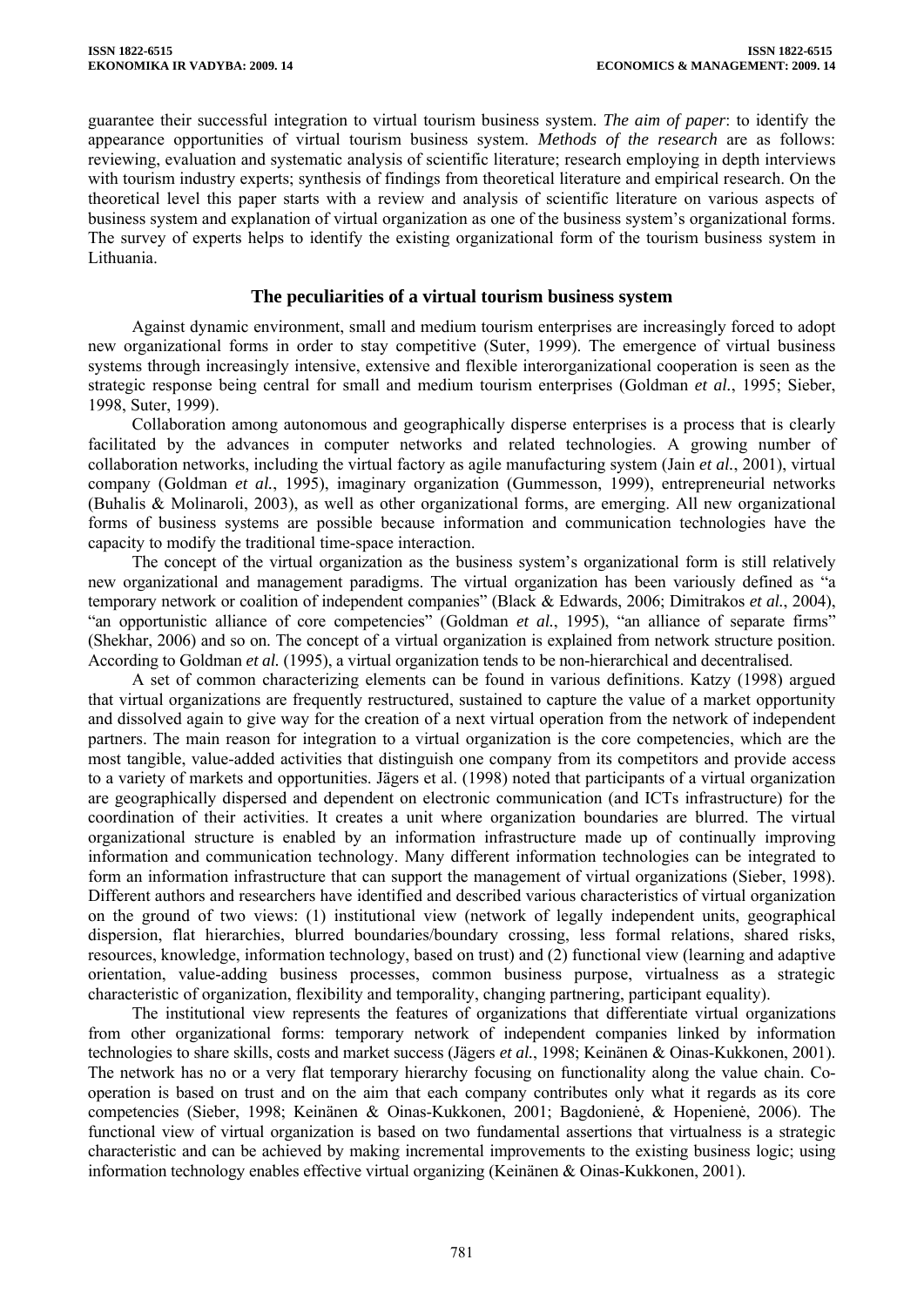Saabeel *et al.* (2002), Dimitrakos *et al.* (2004) stress that the parties forming a virtual organization are typically a part of a larger enterprise network of which a selection of partners is made. This phenomenon is known as "network activation" in virtual organization modelling theory (see Saabeel *et al.*, 2002). The entities in the universe of such networks share some broad characteristics, e.g. belonging to the same economy or market sector, and their participation in the network indicates disposition to work together taking the advantages from the future market opportunities. According to Camarinha-Matos & Afsarmanesh (2002), formation of a dynamic virtual business system requires an appropriate "breeding" or "nesting" environment (e.g., regional tourism industry cluster) in order to guarantee basic requirements such as: (1) trust building, (2) common infrastructure and agreed upon business practice, (3) a sense of community and some sense of stability. Virtual business system's members can provide services and thus participate as a single entity in the creation of recursive structures with multiple layers of "virtual" value-added service providers. Membership and structure of virtual business systems may evolve over time to accommodate changes in requirements or to adapt to new opportunities in the business environment (Dimitrakos *et al.*, 2004). Members of virtual business system collaborate towards a common objective, share competencies, ICTs infrastructure and capabilities of different independent partners. It could be stated that all members of virtual business system have their own (partly overlapping, partly conflicting) interests. If their own objectives no longer align with the goal of the system, they can resolve to go out of this network. A specific kind of a dynamic virtual business system is the capability to unite when the business opportunity is emerging. A virtual business system may be embedded in a larger network of corporations, from which certain members are recruited to deliver the required performances.

Virtual tourism business system could be defined as a dynamic collaborative network of tourism stakeholders (private and public organizations) able to combine own capabilities and resources that could be proposed as integrated value-added services to satisfy consumer needs in tourism destination. At the regional or national level the tourism business system is the nexus between the state tourism organizations, the regional tourism organizations, and the local council and tourism operators. Members of a virtual tourism business system are able to rapidly form functionally and technologically diversified but interdependent tourism organizations and adapt to changing conditions provide good intuitive approaches to face the challenges of turbulent markets. The formation of any collaborative coalition depends on its members sharing some common (or compatible) goals, possessing some level of mutual trust, having established common (interoperable) IT infrastructures, and having agreed on some common (business) practices and values. According to Afsarmanesh & Camarinha-Matos (2005), achieving of these conditions is a prerequisite for agility and integratability in a virtual business system as collaborative network. A collaboration of tourism business system's member provides access to innovation, new markets and technologies, and connects different competencies into a consistent product.

#### **Research methodology**

Tourism distributors play the most important role in a tourism business system. They combine the supply of primary services companies belonging to this system and present customers the collection (combination) of tourism services as total tourism experience. In order to accomplish this, tourism distributors contract and keep different (collaborative and competitive) relationships not only among themselves, but also with other members of tourism business system.

This research focuses on the evaluation of relationship among the tour operators and travel agencies as collaborators and competitors to identify a tourism business system organization form. In order to research emergence of virtual tourism business system qualitative *– expert –* survey was chosen as it allows the benefits of deeper understanding and better rapport with an interviewee (both benefits of unstructured interview). For the research the experts were chosen according to three criteria: 1) the experience in the area of outgoing tourism – professionals having not less than 10 years of the experience of the work in the area of outgoing tourism were chosen to participate in the survey; 2) competence of expert that is witnessed by hierarchical position in an organisation; according to this requirement, the top-level managers were chosen; 3) self-evaluation of an expert. Having been explained the aim of the research, potential experts themselves evaluated their possibilities to provide the research with valuable information.

Respondent selection is one of the key criteria determining validity of the research. The research object is Lithuanian tour operators and travel agencies as travel distribution sector in tourism industry. Most of the company owners surveyed where from Kaunas and Vilnius. Necessary information about potential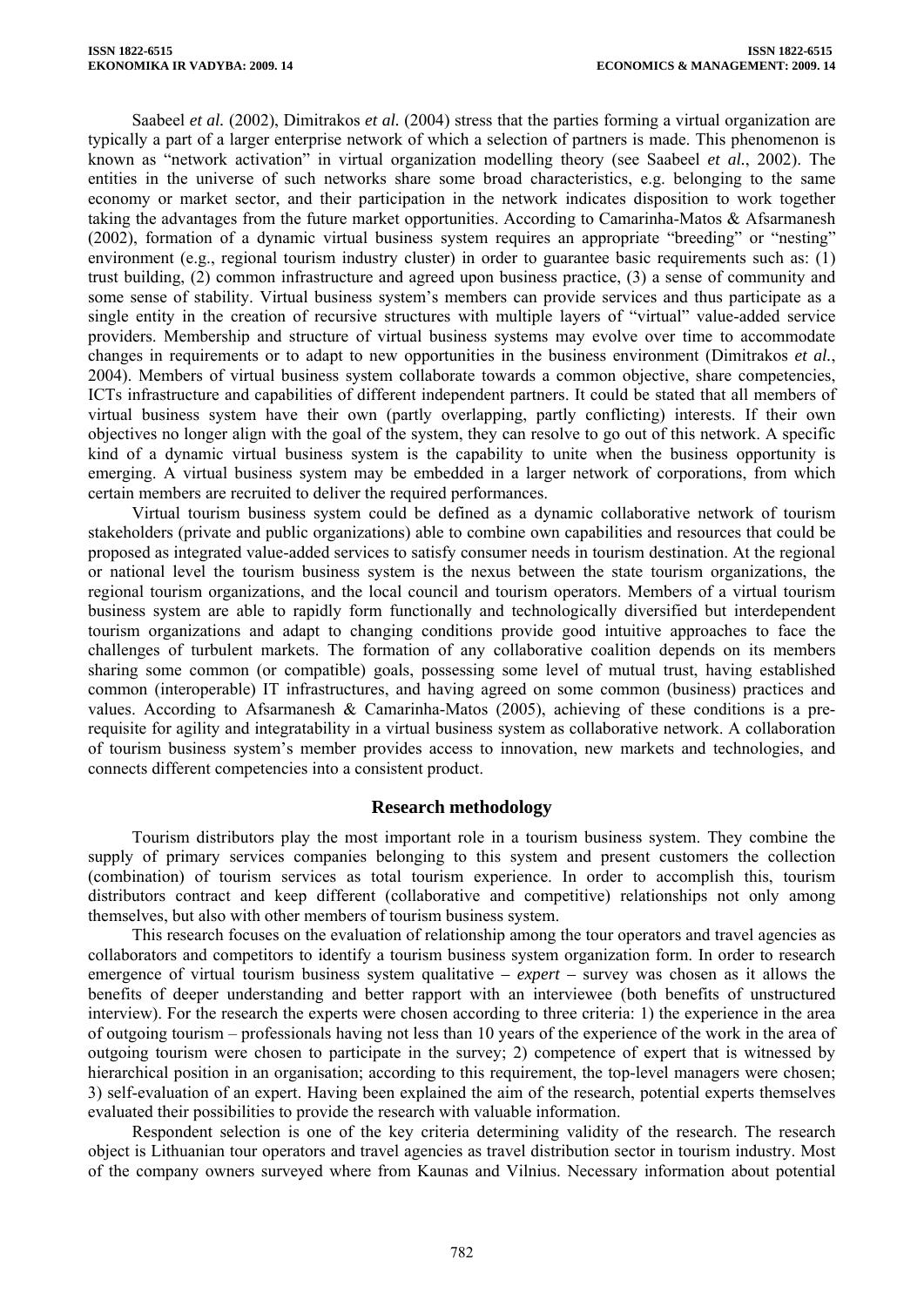experts was collected by means of telephone survey. 39 respondents corresponded given criteria and 20 of them refused to participate in the research by motivating in lack of time as well as confidentiality of any information about cooperation of tour operators and travel agencies. Congruity index s*j* for congruence of different opinions of group experts is calculated according to Bešeliov & Gurvič (1980). Evaluation scale of investigative attribute *k* is not less than 3. The nearer the index to 1, the more experts' opinion coincides ( $0 \le$ s<sub>*j*</sub>. ≤1). Evaluation scale of investigative attributes was measured on 45 items as the criteria of the virtual business systems quadrants and counted average of experts' opinions. The survey of experts helps to identify the peculiarities of collaborative relationships of Lithuanian tour operators and travel agencies with local and international partners and to use adapted Klüber's (1998) "wheel of virtual organizing" model to identify the virtualness of travel distribution sector as one of the major part of tourism business system.

According to Klüber (1998), this criteria specific model is used to describe the current situation that the organization is in. It should also represent possible development paths along the dimensions, which could be used to identify new objectives, strategies, and actions. If these already exist, then identifying any deviation from the profile can help to prioritize the necessary actions to reduce this. Furthermore, the model should provide some foundation for an analysis of the consistency of the current situation – or the future status – and to help better understand interdependencies between the different dimensions. The basic structure of analysis consists of four areas, which are organized as quadrants of a circle. The analysis can be conducted as a consistency check of the status quo and a desirable future state as well as a comparison between both (Klüber, 1998). The basic structure of analysis consists of four areas, which are organized as quadrants of a circle: Quadrant 1 –*human resources and information & communication technologies (HR & ICTs) potentials*; Quadrant 2 – *focus on strategy*; Quadrant 3 – *intensity of co-operation*; Quadrant 4 – *form of co-ordination* (see Figure 1). The quadrants' criteria and their evaluation demonstrate the existing status quo of tourism business system members. Relative meaning of quadrant's vectors is obtained by calculating media of experts' opinions, and the final result of the vector measurement is obtained by using the programme *SPSS*. The final results of the vectors are pointed on *Exploitation of HR & ICTs Potentials, Cooperation & Virtual organization (VO) potential, Co-operation Intensity, Non-hierarchical Co-ordination* axes respectively. The analysis of the status quo is complete when the current position in the wheel is determined. To aid the visualization of the results the area from the centre to the positions of the vectors is filled with grey. Depending on the (weighted) average of the positions of the vectors, the position of the black first level vector is determined and the four points of the black vectors are connected and filled with transparent grey. A possible further step could be an analysis of any planned future development plans, inconsistencies and major deviations. This could lead to the identification and implementation of new action paths.

#### **Research results and discussion**

Following the brief overview of respondent' demographical data, all of the respondents were working in tourism sector at least 10 years. Some have been working all over 15 years. An average among respondents is 12 years. It is safe to say that all the respondents have tremendous industry understanding and practical experience. 9 out of 19 respondents are representing tour operators (Group A) and 10 – travel agencies (Group B).

The basic structure of analysis consists of four areas which are organized as quadrants of a circle. Referring to the methodology of the Klüber's model of a virtual organization, average values of experts' opinions revealing common meaning of the criteria within each quadrant were measured (see Figure 1). Common average value of the axes of the *first quadrant Human resources and information and communication technologies potentials* is 4.12 out of 5 possible points. The experts agree that, in order to integrate into a virtual business system, unique and exclusive competencies as well as resources, which would grant a competitive advantage for its members, have to be at disposal (s*j*=0.52). It is necessary to point out that human resources as well as information and communication technologies are one of the main media in participating within a virtual business system because the functioning of the system is impossible without these factors. As the experts state, information provision is an essential condition to provide a qualitative service, and provision with ICTs – to keep relationships with foreign and Lithuanian partners. The experts of both groups assume that in this respect Lithuanian tour operators keep pace with colleagues of Western countries (s*j*=0.43). Every day tour operators of Lithuania together with travel agencies exchange renewed information about flights, vacant places at hotels, trip routes, etc. Thus the organisations creating a tourism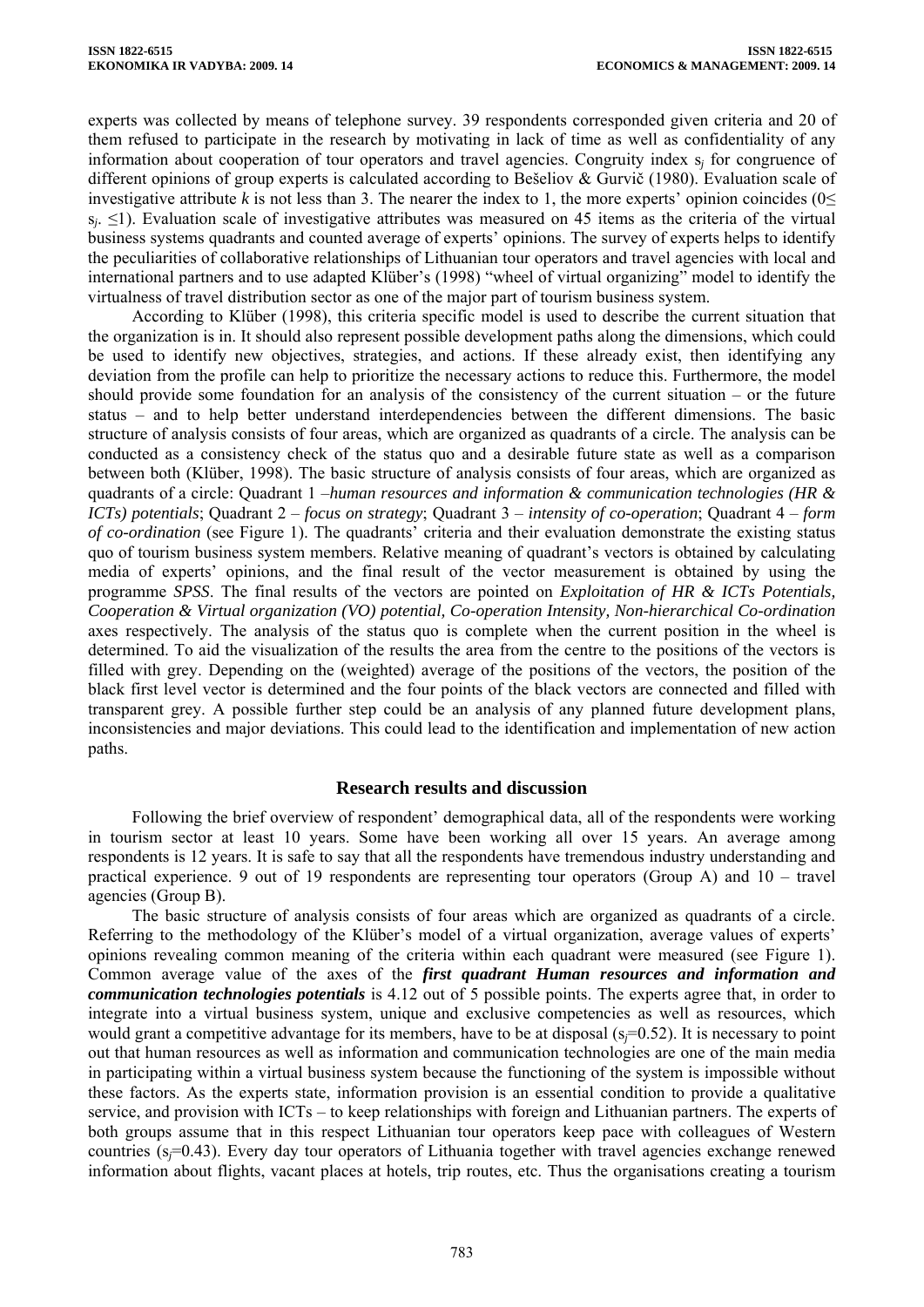product have all necessary information about services offered by their partners, changes of services, special offers, etc. The experts assume that the Internet access to their data also shows the trust of foreign partners. Consequently cooperation in collecting, processing and using information in order to take decisions is an important factor in retaining competitive advantage in the tourism market.

All experts state that the relationships of most Lithuanian tour operators and travel agencies are steady  $(s_f=0.44)$  and their cooperation is based on mutual interest and trust  $(s_f=0.51)$ . According to the opinion of the respondents-experts, the enterprises providing services of travel organization distinguish in high level of trust in partners (average value 4.43 point) and in themselves (average value 4.4 points), as they have acquired necessary information and use common communication technologies (average value 4.28 points). The lack of core competencies decreases the potential of human resources (average value 3.3 point); that conditions the lack of motivation for cooperation (Figure 1).



**Figure 1.** The assessment of the basic features of virtual business system organizations

*The second quadrant* of the criteria of a virtual business system – *Co-operation & VO Potential* – discloses the strategical position in respect of cooperation with partners and the ability to work virtually by employing core competencies of partners within virtual teams. The evaluation of the criteria of this quadrant reveals whether the direction of the activity of the participants belonging to a tourism business system correspond the principles of a virtual business system activity. The common average value of quadrant's criteria defining *the strategy of the activity* of business system participants and *the potential of a virtual organization* makes 4.11 points (Figure 1). In the model this evaluation is high enough in comparison to other components of the model; it shows that it is possible to draw a premise that the strategy of business system participants' activity is oriented to the strategy of a virtual organisation, and the participants have the potential to make a cluster of a virtual business system. According to the experts, tour operators and travel agencies have the features disclosing that they can integrate into a virtual business system: the experience in cooperating with partners within virtual environment  $(s_f=0.46)$ , service adaptation to customers needs (s*j*=0.40). The experts indicate that tour operators are interested in cooperating and keeping long-term relationships (s*j*═0.45). The importance of cooperation increases when competition intensifies. Referring to the experts' opinion, competition in the area of outgoing tourism is the strongest in Lithuania ( $s=0.67$ ), competitors constantly develop, and thus companies are in constant competitive tension. Meanwhile the experts have a notion that long-term cooperation relations impart reliability and stability. The participants of a tourism business system, who were assessed, have possibilities to develop this potential and to acquire the feature characteristic for a virtual business system. It should be noted that the participants of a tourism business system not enough cooperate in the implementation of innovations, not enough seek to satisfy individual needs of customers and not enough assess possibilities given by the market as well as competitive environment. Thus the participants of a tourism business system should change their viewpoint to maintenance of cooperation relations.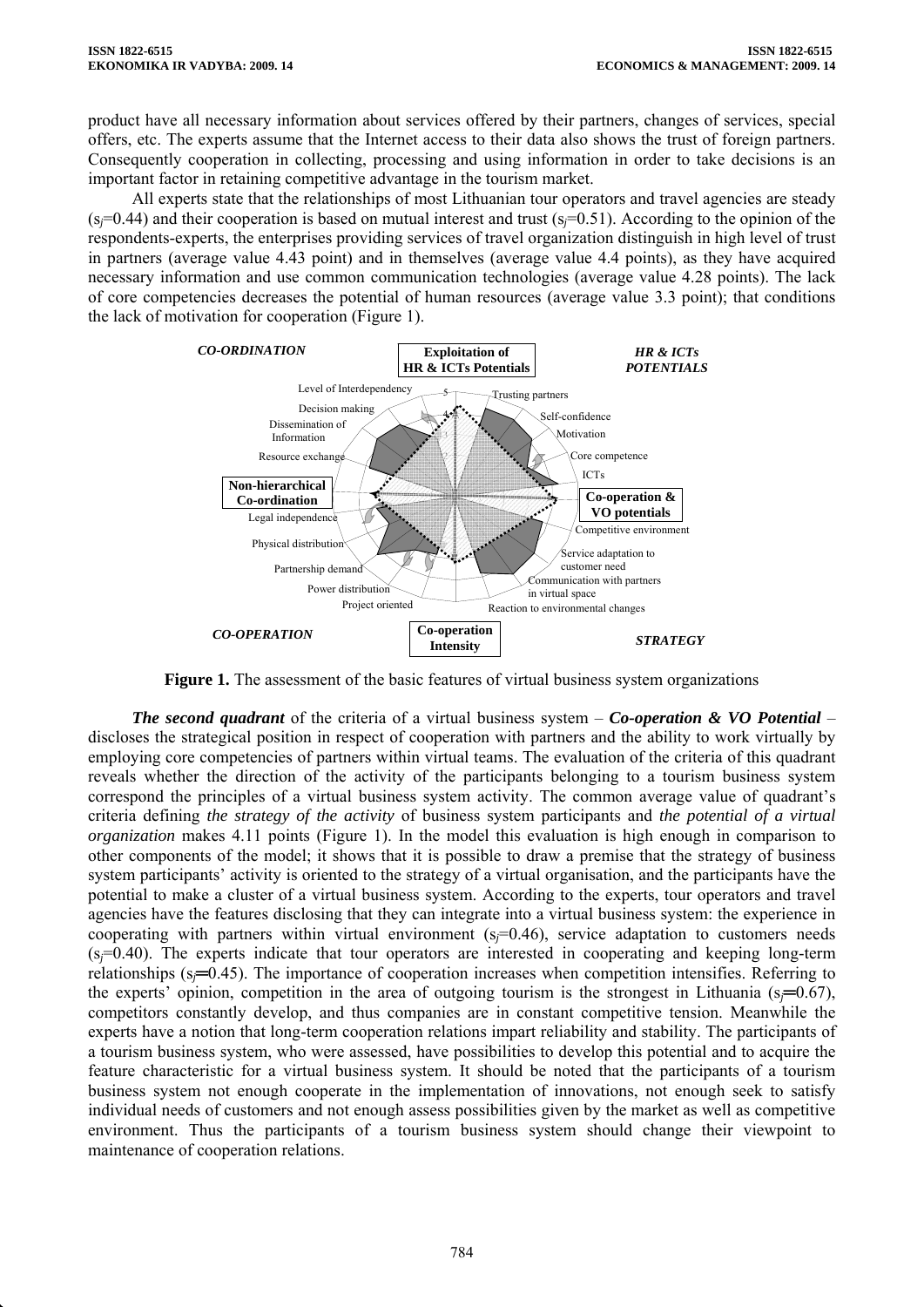*The third quadrant* of the criteria of a virtual business system – *intensity of co-operation* – shows the ability of the participants of a tourism business system, who were assessed, to cooperate into new organizational structures. Thus common average value of all criteria of the third quadrant is 3.28 points. This discloses rather low *need* of the surveyed enterprises-participants of a tourism business system *to cooperate and form new organizational structures.* 

The group of the criteria of the cooperation structure quadrant also presents the results that are rather far from the features of a virtual business system. This determines that the participants of a tourism business system give the priority to long-term cooperation but not to the implementation of short-term projects. The experts point out that, in order to guarantee stability and the warranty that the quality of services will not change and it will be high when rendering services for customers, constant cooperation with partners as well as consolidation of the relations is necessary. One of the most important features enabling to treat the participants of a tourism business system as members of a virtual business system is participation in short-term projects and wide geographical distribution; the surveyed enterprises evaluated this low enough – slightly higher than 3 points. When evaluating power distribution among the participants of a tourism business system, it is possible to state that the amount of power in relationships is rarely symmetrical, meaning that each member has the same power. The experts' opinions coincided in that in Lithuania the power in the cooperation of tour operators and travel agencies depended more on the reputation of a partner ( $s=0.44$ ). The experts did not come to one opinion whether the influence and power of foreign partners determined what decisions were taken for common activity  $(s=0.26)$ . During the interview, the experts mentioned that partners not always informed about their intentions clearly and openly; they could be indifferent to the needs of other partners; in order to defend their interests they threaten by breaking a contract and the like. This witnesses that disbalance of influence and power is inevitable in cooperating. The experts pointed out, however, that no Lithuanian tour operator had yet broken their activity due to unsuccessful cooperation with foreign partners. It is possible to draw a conclusion that possibilities of the participants of a tourism business system to integrate and form a virtual tourism business system are rather limited.

The evaluation results of the criteria of the *fourth quadrant* of a virtual business system – *form of coordination* – show the ability of the surveyed participants of a tourism business system and their partners to inter-coordinate the actions that are necessary for attainment of the aims of the common activity. And this discloses one of more important features of a virtual business system. The common average value of all axes in the fourth quadrant is 3.83 points. This shows that slightly higher than moderate *non-hierarchical coordination* prevails among the participants of a tourism business system and their partners. Dissemination of timely information as well as common decision-making at the surveyed enterprises increases the mean of coordination; but distribution of resources as well as inter-dependence decreases it. The possibility to obtain missing resources is frequently indicated as one of the most important reasons of cooperation. This means that partners share own resources. According to the opinion of the experts, Lithuanian tour operators while cooperating first of all obtain financial (Grade 1), technical (Grade 2) and human (Grade 3) resources, and provide mostly technical (Grade 1), then human (Grade 2) and financial (Grade 3) resources. Exchange of information and material resources is equivalent (in cases of receiving and providing resources the experts indicate Grade 4 and 5 correspondingly).

According to the experts, the participants of a tourism business system and their partners are on the average able to inter-coordinate the aims of their common activity, i.e. they disseminate the information among themselves rather easily and fast, and are able to make decisions appropriate for them, but they exchange only the financial and material resources most frequently and are dependent on correspondent partners. According to the authors, the moderate *potential of co-ordination* of a virtual business system is characteristic for a tourism business system.

As the model presented in Figure 1 shows, the area filled with grey is unevenly distributed in respect of different quadrants, and it is rather far both from the borders of an ideal virtual organization, and from a geometric ideal of the figure – the square. When evaluating the possibilities of the surveyed tourism business system to become a virtual business system, it is possible to state that the participants have high enough potential of human resources as well as information and communication technologies and that their strategy does not contradicts the principles of the activity of a virtual business system. However, the participants of a tourism business system distinguish in low potential of co-operation structure and non-hierarchical coordination. It is possible to state that tour organizators and travel agencies represented by the experts develop unevenly: under tourism services being marketable enough and dynamic tourism market, organizations hardly use possibilities to implement new organizational forms.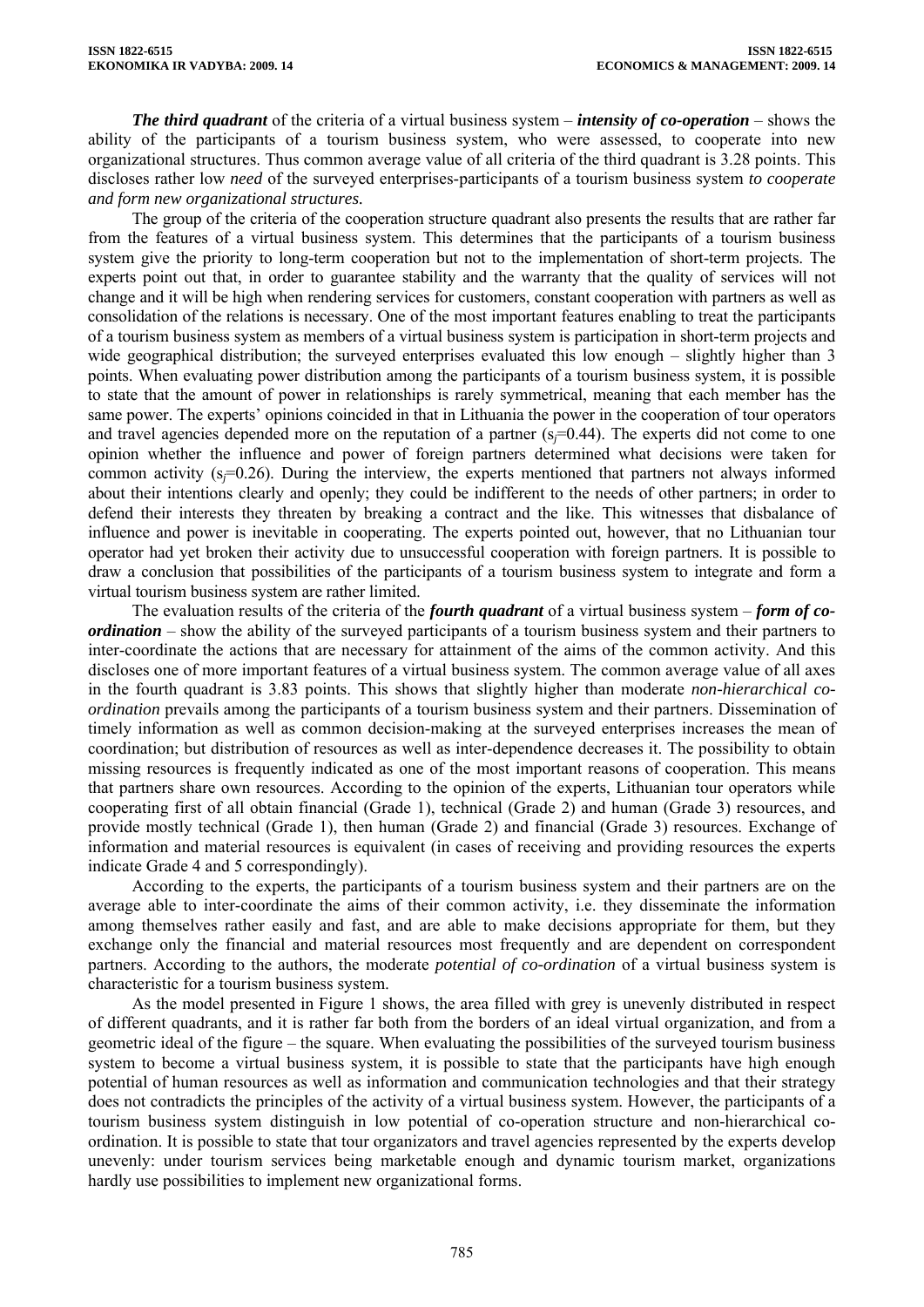## **Conclusions and future research**

The tourism business system presents exciting new challenges for tourism industry managers and academic researchers. The current approach to the development of tourism business system in tourism sector has increasingly focused on integration and cooperation between the different entrepreneurs and on networking. Cooperation and partnership in business system could help independent organizations to develop their capabilities, to reduce risks, to enhance opportunities and to get the competitive advantage. The intensive competitive situation determinates that for one organization it is difficult to possess all skills and resources needed to gain and sustain competitive advantage. Successful partnership and cooperation of a tourism business system strengthen the competitive advantage of tourism organisations. In order to create a tourism product that meets the needs of a customer, tourism enterprises integration to a virtual business system as well as the business relationships realising it are necessary.

A virtual tourism business system as the network of independent companies is established to share competencies, resources and provide opportunities to acquire contracts, which would be too complex, large or of too great a spatial extent for any small company or a micro firm. Virtual business systems actors are engaged in the joint production of a service product and competence to meet specific tourists' needs and interests. Integration to business system allows firms to find a balance between cooperation and competition, leading to a reduction of competitive uncertainty without stifling the incentives to innovate and invest in common tourism assets. Some key characteristics of virtual business system, like concentration of core competencies, strong customer orientation, creation of value-adding products and temporary, dynamic networks of independent companies based on information and communication technology were presented.

The emergence of a virtual business system has been driven by information and communication technologies and the Internet development, that blurs geographical boundaries, promotes dynamic networks, and favors customer-centric offerings. The results of experts' survey and interview witness that permanent partnership changes episodic relationships of Lithuanian tour operators and travel agencies cooperation with their partners. Consequently it is possible to confirm that contemporaneous cooperative and competitive relationships are characteristic for cooperation of Lithuanian tour operators and travel agencies. Except usual partnership, the experts see greater possibilities to integrate to business system and form the virtual organization. Such possibilities are strengthened by high potential of the application of human resources as well as information and communication technologies. The surveyed tour operators and travel agencies possess the following feature characteristics for a virtual organization: trust in partners, self-confidence, and cooperation with partners in virtual environment, understanding the profit provided by cooperation as well as the high level of information dissemination. The strategies of the activity of tour operators and travel agencies represented by the experts partly correspond with principles of the activity of a virtual organisation, but the lack of core competencies, disability to cooperate in short-term projects as well as the lack of the experience of human and information resources exchange decreases the level of cooperation intensity and coordination. Hence the virtual organizing of tourism business system members is not sufficient for distinguishing the features of virtual business system.

The qualitative research that we performed is the first attempt to present the possibilities of virtual business systems emergence in tourism sector. The experts chosen for the survey represent the leading companies of the sector, however the research results do not reflect the situation of all Lithuanian tour organizators and travel agencies. Another drawback of the research is evident in the application of the model of a virtual organisation as a tool. This modified Klüber's (1998) model is more like an effort to identify quantitative conditions as well as to compare subjective qualitative data and possessed information to the ideal being striven for.

During the nearest decade the competition would be greater and tour operators will cooperate with more partners, and relationships will be more various and intensive. We think that virtual tourism business system formation is useful to co-produce the tourism products which increase the competitiveness of tourism destinations. Closer collaboration and the utilisation of information and communication technology would enable tourism business system members to expand their supply and to enhance their competitiveness of both individual tourism firms and destinations as a total. In particular virtual tourism business systems development is useful for improving Lithuanian tourism destinations competitiveness.